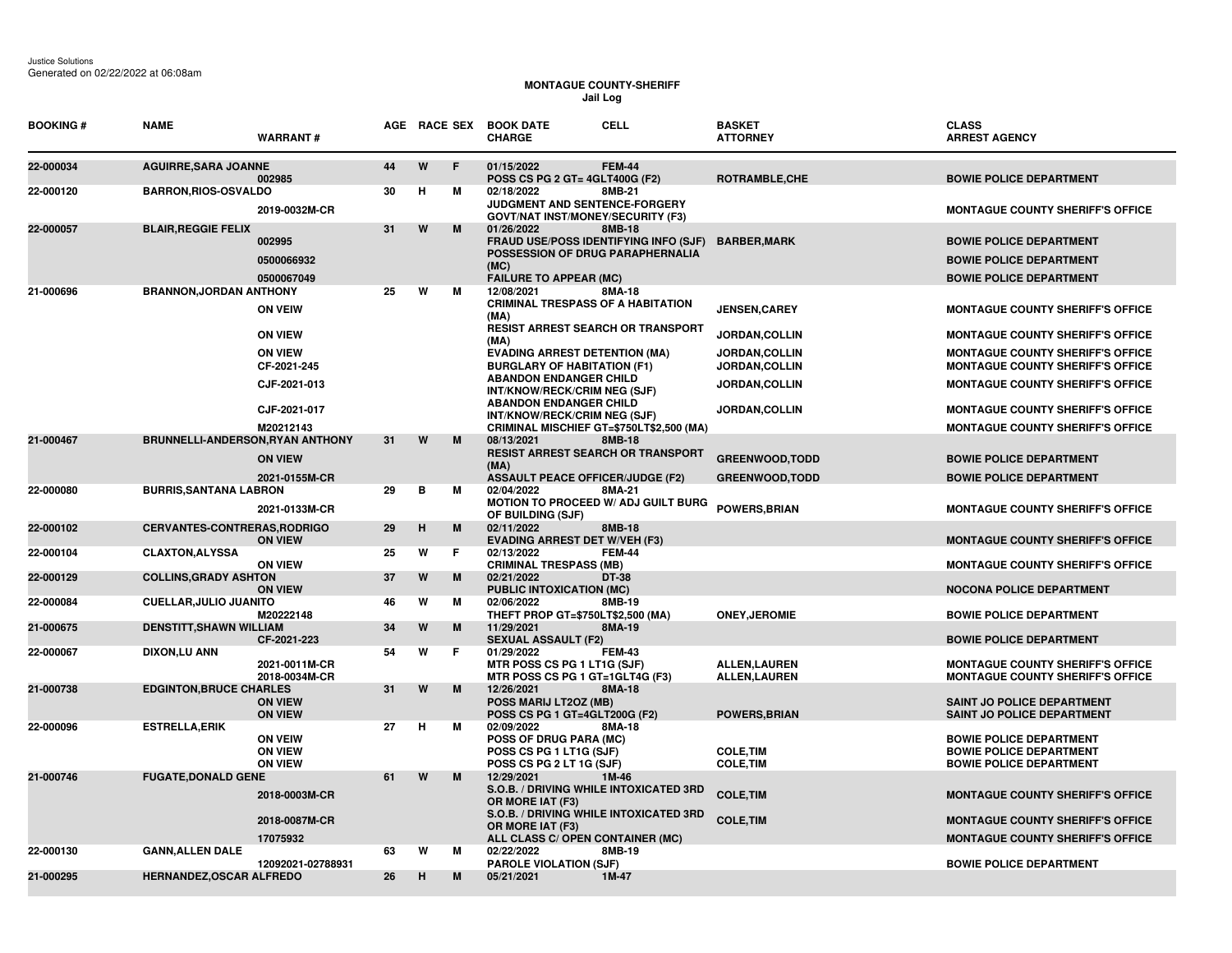|           |                                | F2021568                                                    |         |   |    | SOB - SEXUAL ASSAULT IN DISASTER AREA ODOM, LANHON                                                                                     |                                                              | <b>TEXAS DEPARTMENT OF PUBLIC SAF</b>                                                                                                                                    |
|-----------|--------------------------------|-------------------------------------------------------------|---------|---|----|----------------------------------------------------------------------------------------------------------------------------------------|--------------------------------------------------------------|--------------------------------------------------------------------------------------------------------------------------------------------------------------------------|
|           |                                | PRL2105000127                                               |         |   |    | (F1)<br>ICE HOLD ()                                                                                                                    | <b>ODOM,LANHON</b>                                           | <b>TEXAS DEPARTMENT OF PUBLIC SAF</b>                                                                                                                                    |
| 22-000123 | <b>HIGGINS, MICHAEL TYRAIL</b> |                                                             | 35      | W | м  | 8MA-21<br>02/18/2022                                                                                                                   |                                                              |                                                                                                                                                                          |
| 22-000079 | <b>HILL, JOHN CHRISTOPHER</b>  | 169426                                                      | 37      | W | M  | FFJ PAROLE VIOLATION (SJF)<br>02/02/2022<br>8MB-18                                                                                     |                                                              | <b>MONTAGUE COUNTY SHERIFF'S OFFICE</b>                                                                                                                                  |
| 22-000073 | <b>HOLLAR, DILLON WAYNE</b>    | 003001                                                      | 29      | W | м  | <b>CRIMINAL TRESPASS (MB)</b><br>8MA-18<br>01/31/2022                                                                                  | <b>BAKER, DOUGLAS L.</b>                                     | <b>BOWIE POLICE DEPARTMENT</b>                                                                                                                                           |
|           |                                | 002964                                                      |         |   |    | <b>CRIMINAL TRESPASS (MB)</b>                                                                                                          |                                                              | SAINT JO POLICE DEPARTMENT                                                                                                                                               |
|           |                                | 002963                                                      |         |   |    | RESIST ARREST SEARCH OR TRANSPORT<br>(MA)                                                                                              |                                                              | SAINT JO POLICE DEPARTMENT                                                                                                                                               |
|           |                                | 002962                                                      |         |   |    | CRIMINAL MISCHIEF GT=\$750LT\$2,500 (MA)                                                                                               |                                                              | SAINT JO POLICE DEPARTMENT                                                                                                                                               |
| 21-000679 | <b>HOWARD, MARCY LYNN</b>      | F1530580L<br>CF-2021-241<br>CM-2021-263                     | 47      | W | F  | 11/30/2021<br><b>FEM-43</b><br>SOB - MAN DEL CS PG 1 GT=4GLT200G (F1)<br>POSS CS PG 1 LT1G (SJF)<br>POSS MARIJ LT2OZ (MB)              |                                                              | <b>MONTAGUE COUNTY SHERIFF'S OFFICE</b><br><b>MONTAGUE COUNTY SHERIFF'S OFFICE</b><br><b>MONTAGUE COUNTY SHERIFF'S OFFICE</b>                                            |
| 21-000701 | HULEN, REBECCA DANIELLE        | 2021-0123M-CR                                               | 31      | W | F. | <b>FEM-43</b><br>12/09/2021<br>MAN DEL CS PG 1 GT=4GLT200G (F1)                                                                        |                                                              | <b>MONTAGUE COUNTY SHERIFF'S OFFICE</b>                                                                                                                                  |
| 22-000056 | <b>LEMONS, DANIEL DEWAYNE</b>  |                                                             | 36      | W | M  | 01/25/2022<br>8MA-19                                                                                                                   |                                                              |                                                                                                                                                                          |
|           |                                | CF-2022-123                                                 |         |   |    | UNLAWFUL POSSESSION FIREAM BY FELON <sub>YANDELL,</sub> TRAVIS<br>(F3)                                                                 |                                                              | <b>MONTAGUE COUNTY SHERIFF'S OFFICE</b>                                                                                                                                  |
|           |                                | CF-2022-125<br>CF-2022-124<br><b>ON VIEW</b><br>CF-2022-133 |         |   |    | POSS CS PG 1 LT1G (SJF)<br>THEFT PROP GT=\$2,500LT\$30K (SJF)<br><b>POSS DANGEROUS DRUG (MA)</b><br>THEFT PROP GT=\$2,500LT\$30K (SJF) | YANDELL, TRAVIS<br>YANDELL, TRAVIS<br><b>YANDELL, TRAVIS</b> | <b>MONTAGUE COUNTY SHERIFF'S OFFICE</b><br><b>MONTAGUE COUNTY SHERIFF'S OFFICE</b><br><b>MONTAGUE COUNTY SHERIFF'S OFFICE</b><br><b>MONTAGUE COUNTY SHERIFF'S OFFICE</b> |
| 21-000747 | <b>MCGEE, KEVIN SCOTT</b>      |                                                             | 50      | W | м  | 12/30/2021<br>8MB-21                                                                                                                   |                                                              |                                                                                                                                                                          |
|           |                                | <b>ON VIEW</b>                                              |         |   |    | AGG ASSAULT DATE/FAMILY/HOUSE<br>W/WEAPON (F1)                                                                                         |                                                              | <b>BOWIE POLICE DEPARTMENT</b>                                                                                                                                           |
| 21-000744 | <b>MONEY, WESLEY FRANKLIN</b>  | <b>ON VIEW</b>                                              | 25      | W | M  | 12/29/2021<br>8MB-21<br><b>EVADING ARREST DETENTION (MA)</b>                                                                           |                                                              | <b>BOWIE POLICE DEPARTMENT</b>                                                                                                                                           |
|           |                                | <b>ON VIEW</b>                                              |         |   |    | POSS STOLEN PROP(THEFT PROP<br>\$100-\$750) (MB)                                                                                       |                                                              | <b>BOWIE POLICE DEPARTMENT</b>                                                                                                                                           |
|           |                                | <b>ON VIEW</b>                                              |         |   |    | <b>FRAUD USE/POSS IDENTIFYING INFO #</b><br><b>ITEMS 5LT10 (F3)</b>                                                                    | JORDAN, COLLIN                                               | <b>BOWIE POLICE DEPARTMENT</b>                                                                                                                                           |
|           |                                | <b>ON VIEW</b>                                              |         |   |    | <b>POSS DANGEROUS DRUG (MA)</b>                                                                                                        | <b>JORDAN, COLLIN</b>                                        | <b>BOWIE POLICE DEPARTMENT</b>                                                                                                                                           |
| 22-000011 | <b>NAIL, AARON EUGENE JR</b>   | 2021-0142M-CR                                               | 37      | W | м  | CAPIAS/MTP-POSS CS PG 1 LT1G (SJF)<br>01/06/2022<br>8MA-19                                                                             | JORDAN, COLLIN                                               | <b>BOWIE POLICE DEPARTMENT</b>                                                                                                                                           |
|           |                                | <b>ON VIEW</b>                                              |         |   |    | POSS CS PG 1 GT=1GLT4G (F3)                                                                                                            | <b>POWERS, BRIAN</b>                                         | <b>BOWIE POLICE DEPARTMENT</b>                                                                                                                                           |
| 22-000022 | <b>NEISS, JERRY ALAN</b>       | F20212625                                                   | 35      | W | M  | 01/12/2022<br>8MB-21<br>FAIL TO COMPLY SEX OFF DUTY TO REG                                                                             | JORDAN, COLLIN                                               | <b>MONTAGUE COUNTY SHERIFF'S OFFICE</b>                                                                                                                                  |
| 22-000065 | PADGETT, AMY ELIZABETH         |                                                             | 25      | w | F  | LIFE/ANNUAL (F3)<br>01/29/2022<br><b>FEM-43</b>                                                                                        |                                                              |                                                                                                                                                                          |
|           |                                | 2020-0042M-CR<br>2020-0153M-CR<br>2020-0154M-CR             |         |   |    | MTR - BURGLARY OF HABITATION (F2)<br><b>MTR - POSS CS PG 1 GT=1GLT4G (F3)</b><br>MTR - POSS CS PG 1 LT1G (F)                           | <b>COLE, TIM</b><br><b>COLE, TIM</b><br><b>COLE, TIM</b>     | SAINT JO POLICE DEPARTMENT<br>SAINT JO POLICE DEPARTMENT<br>SAINT JO POLICE DEPARTMENT                                                                                   |
| 22-000127 | PETTY, DARRELL DAMONT JR       | 2021-0192M-CR                                               | 22      | B | M  | MTR - POSS CS PG 1 GT=4GLT200G (F2)<br>02/20/2022<br>8MA-21                                                                            | <b>COLE, TIM</b>                                             | SAINT JO POLICE DEPARTMENT                                                                                                                                               |
|           |                                | DC30-CR2021-0446                                            |         |   |    | BOFO-ENGAGING IN ORGANIZED CRIMINAL<br><b>ACTIVITY (F3)</b>                                                                            |                                                              | SAINT JO POLICE DEPARTMENT                                                                                                                                               |
| 22-000087 | <b>SAMPSON, DAVID LYNN</b>     |                                                             | 31      | W | М  | 02/07/2022<br>8MB-21                                                                                                                   |                                                              |                                                                                                                                                                          |
|           |                                | 21-016                                                      |         |   |    | SOB - SELL DIST DISPLAY HARMFUL<br><b>MATERIAL/MINOR (MA)</b>                                                                          | ROTRAMBLE.CHE                                                | <b>MONTAGUE COUNTY SHERIFF'S OFFICE</b>                                                                                                                                  |
| 21-000266 | <b>SANDERS, LANE JOSEPH</b>    | 2020-0133M-CR                                               | 25      | W | M  | 8M-16<br>05/07/2021<br>MTP - POSS CS PG 1 GT=4GLT200G (F2)                                                                             | <b>WILLIAMS, ROGER</b>                                       | <b>BOWIE POLICE DEPARTMENT</b>                                                                                                                                           |
|           |                                | 2020-0134M-CR                                               |         |   |    | MTP - EVADING ARREST DETENTION W/VEH Williams, Roger                                                                                   |                                                              | <b>BOWIE POLICE DEPARTMENT</b>                                                                                                                                           |
|           |                                |                                                             |         |   |    | OR WATERCRAFT (SJF)<br><b>RESIST ARREST SEARCH OR TRANSPORT</b>                                                                        |                                                              |                                                                                                                                                                          |
|           |                                | <b>ON VIEW</b>                                              |         |   |    | (MA)                                                                                                                                   | Williams, Roger                                              | <b>BOWIE POLICE DEPARTMENT</b>                                                                                                                                           |
| 21-000668 | <b>SMITH, COBY WAYNE</b>       | 2021-0004 M-CR                                              | W<br>33 |   | м  | 11/25/2021<br><b>TRS-48</b><br><b>MOTION TO REVOKE TAMP FAB PHYS</b><br><b>EVIDENCE W/ INT IMPAIR (F3)</b>                             | <b>ALLEN, LAUREN</b>                                         | <b>MONTAGUE COUNTY SHERIFF'S OFFICE</b>                                                                                                                                  |
|           |                                | CR22015-3                                                   |         |   |    | PROBATION VIOLATION ASSAULT FAM/MEM<br><b>IMPEED BREATH (SJF)</b>                                                                      |                                                              | <b>MONTAGUE COUNTY SHERIFF'S OFFICE</b>                                                                                                                                  |
|           |                                | CR-80381-3                                                  |         |   |    | PROBATION VIOLATION POSS CS PG 3 LT<br>28G (SJF)                                                                                       |                                                              | <b>MONTAGUE COUNTY SHERIFF'S OFFICE</b>                                                                                                                                  |
|           |                                | CR-22019-5                                                  |         |   |    | PROBATION VIOLATION CREDIT CARD OR<br><b>DEBIT CARD ABUSE (SJF)</b>                                                                    |                                                              |                                                                                                                                                                          |